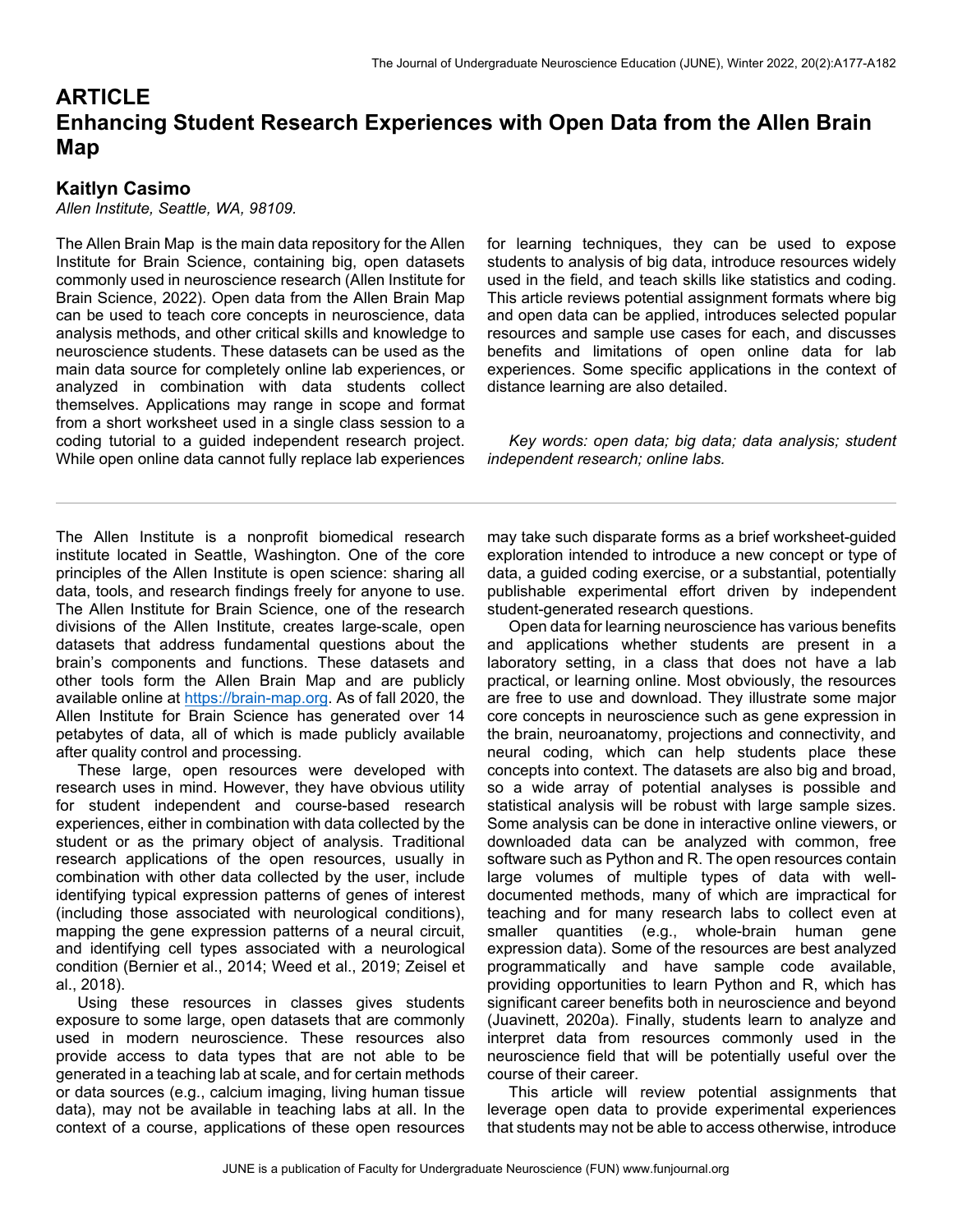selected data resources that are especially relevant for educational users, and discuss advantages and limitations of using open online data with undergraduate students for course-based research experiences and other assignments. This introduction expands on prior work that introduced model assignments (Ramos et al., 2007; Wiertelak and Ramirez, 2008; Jenks, 2009; Chu et al., 2015; Grisham et al., 2017) and educational applications for the Allen Mouse Brain Atlas (Gilbert, 2018) by expanding the scope to more of the Allen Brain Map's data resources, as well as introducing a general template for potential research-based assignments.

## **POTENTIAL ASSIGNMENTS**

As of fall 2020, the Allen Brain Map contains over 2 petabytes of processed, quality-controlled open data resources, data analysis tools and code, and laboratory tools. Classroom applications can be broadly divided into two categories: those that exclusively use the open online resources and those that combine the open resources with data students collect themselves. Within these categories, data collection/analysis, reporting, and other assignments can be tailored to the needs of the class.

#### *Introductory Lesson Plans*

Lesson plans by Allen Institute staff (Allen Institute, 2020; Gilbert, 2018) and by others (Ramos et al., 2007; Jenks, 2009; Chu et al., 2015; Juavinett, 2020a, 2020b; Ryan and Casimo, 2021; Ho et al., 2022) can provide a starting point for educators looking to incorporate open data into their classes. Some of these lessons are driven by short worksheets that introduce core concepts in neuroscience through representative data. Others include more complex experiments and advanced data analysis, including programmatic analysis. In both models, the lessons can also be used to prepare students to design their own experiments after using the prepared lesson as an introduction to the data resource. The Allen Institute does not require permission to use its open resources for education or research purposes, so educators can incorporate them into lessons quickly without needing to wait for approval, and if students produce notable findings, they can publish them online or in a journal.

#### *Independent Research*

The data resources were developed with open-ended research applications in mind and are not curated for a specific application or novice users. They are therefore well suited to a course-based research experience that asks students to generate and investigate a research question over the course of several weeks. This question may use data the student collected themselves in conjunction with one or more of the Allen Brain Map resources, or may use only the open resources. For example, one faculty member assigned students to complete an independently designed project combining data from at least two Allen Brain Map resources.

 Because the data resources are expansive and comprehensive, many research questions are options for students. Potential research questions are expanded further if they are able to combine the open data with data they collected themselves in a course-based lab or a faculty research lab. Some sample research applications of the resources are detailed in the next section. In addition to pursuing scientific research questions, students could also use the resources as the basis for projects focused on developing analysis tools and techniques, such as automated image processing.

 Whether students are using the data as the primary object of analysis or in combination with their own data, they will need to know methodological details and have past work to build on. The Allen Institute documents the methods used to generate the data via explanatory white papers linked on the Documentation tab of each open resource's web page. Institute scientists also release their own research findings using the open resources in journals (e.g., Gouwens et al., 2020; Harris et al., 2019; Oh et al., 2014; Tasic et al., 2018; complete list available at https://alleninstitute.org/what-wedo/brain-science/research/scientific-publications/). Both types of document can be used as reading assignments for students completing short lessons using the data and provide necessary background for deeper independent research efforts. Because the journal articles use the publicly available data, a potential assignment could also entail a limited replication of the described analysis.

#### *Skills Development*

The analysis of large datasets provides a natural opportunity to introduce life sciences students to coding and statistics. Coding skills are increasingly important both within the field of neuroscience and beyond, but few neuroscience programs require coding coursework despite its widespread use in the field (Akil et al., 2016; Grisham et al., 2016, Juavinett, 2021). Sample code is available through the Allen Institute's GitHub (https://github.com/AllenInstitute), which students can use as a starting point for developing their own code. The large and highly quality controlled nature of the datasets also provides students with opportunities to practice robust statistical analysis including more advanced techniques such as clustering analysis.

 The Allen Institute publishes its own research on the open data resources, and they are also extensively used by researchers across the world in their work. Students can read a paper describing Institute research on the open data, or outside research combining the open data with other data, as a reading assignment.

 Because the resources are well suited to supporting independent student research, such assignments also lend themselves well to practicing standard forms of disseminating results: creating a conference-style poster and presenting it for their classmates/other faculty or writing a short journal-style article. Students who incorporate programmatic analysis into their work may also take the opportunity to document and present a GitHub repository documenting their work.

# **SAMPLE USE CASES FOR OPEN DATA FROM THE ALLEN BRAIN MAP**

Some of the Allen Brain Map resources are particularly popular for educational uses because they demonstrate core neuroscience concepts, use common techniques, or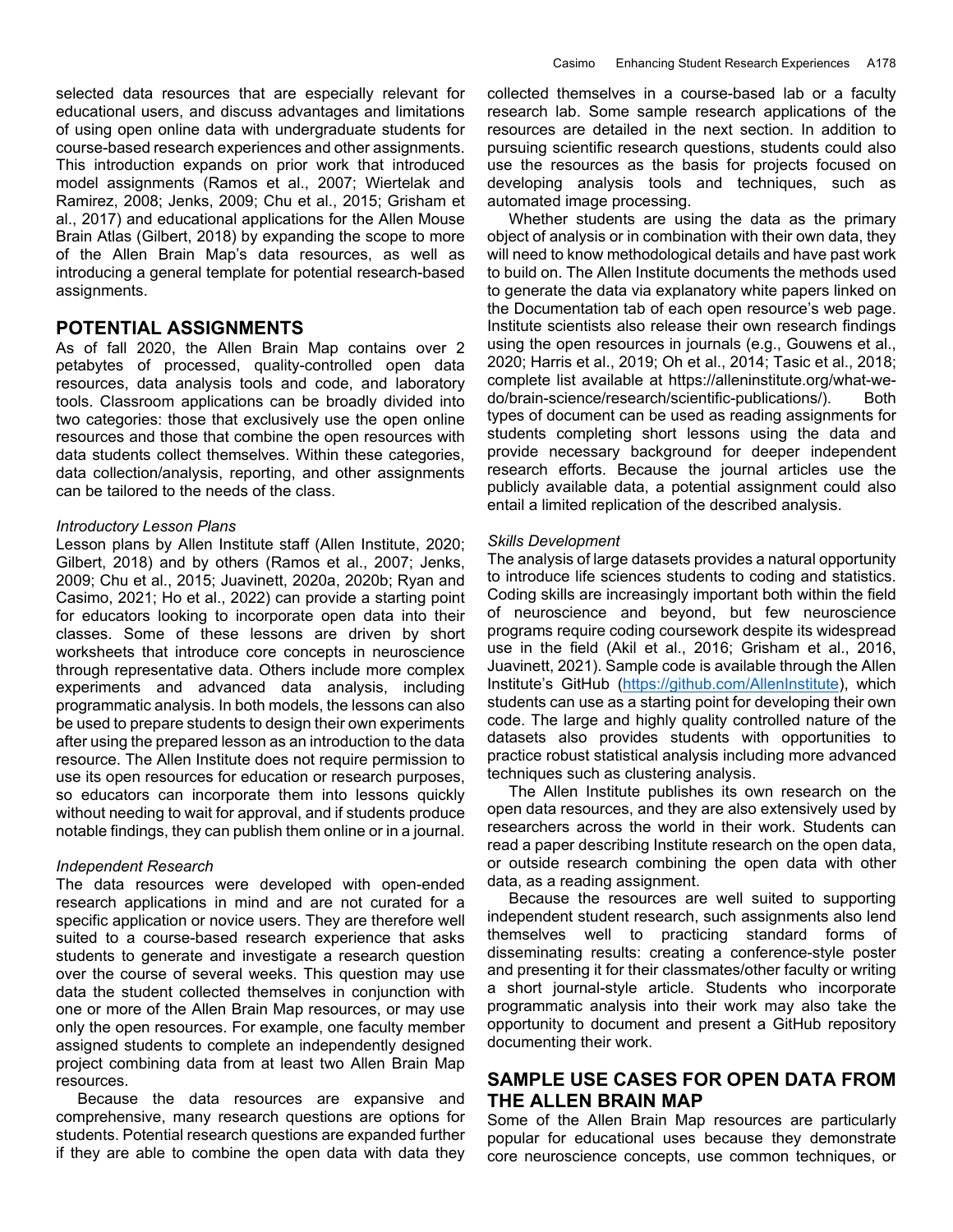provide data that students cannot practically collect themselves. Some key properties of the datasets with regard to their educational applications/use by students are summarized in Table 1. A video tutorial introducing these and other open resources from the Allen Brain Map is available at https://youtu.be/b\_UvVjWydfo.

 For questions about accessing and analyzing data, students and educators are encouraged to explore video tutorials available for many resources and to read and post in the Allen Brain Map Community Forum at https://community.brain-map.org.

 These potential research questions are only a starting point, meant to help educators and students brainstorm their own project ideas. Many more questions are also possible, especially in combination with data collected in a coursebased lab or research lab, or by combining multiple datasets from the Allen Brain Map. Students with an interest in data science, statistics, or machine learning may also wish to use the data to support projects geared more towards creating analysis tools than basic science questions.

#### **Whole-Brain Gene Expression Atlases**

The Allen Brain Map includes several whole-brain, wholegenome, gene-expression datasets across adult and developing mouse and human brains. For the mouse brain, gene expression is estimated using *in situ* hybridization (ISH). For the human brain, whole-brain whole-genome data is available using an RNA microarray; a limited number of genes and brain regions are evaluated with ISH. These resources are relevant to learning about gene expression and central dogma in the context of the brain, methods of measuring gene expression, neuroanatomy, and development. For a detailed overview of using the Allen Mouse Brain Atlas in classrooms, see Gilbert (2018), and for an example lesson using these atlases, see Ryan and Casimo (2021).

 In any one of these atlases, the most obvious experimental application of the data is for students to look up the expression pattern of a specific gene or genes: for example, which genes are highly expressed in a region of interest, or in which regions (or networks) are a gene of interest highly expressed. Students may then infer what, if anything, the expression pattern of a gene indicates about the functions of the brain region(s) where it is highly expressed. Students can also investigate colocalization of genes; the AGEA search tool facilitates searching for genes whose expression colocalizes with a selected gene of interest or brain regions with covarying expression patterns. The brains contained in the atlas are all from wild-type adults (mouse) or postmortem donations from healthy individuals (human); students may identify the typical expression patterns for a gene that has been associated with a genetic disorder in both the adult and developing brain.

 These datasets can also be combined to conduct crossspecies analyses. For example, students who have conducted an experiment related to gene expression in the fruit fly can look up the expression patterns of the homologous gene in the human or mouse brain. This may also include self-contained comparisons between the Allen Mouse Brain Atlas and Human Brain Atlas. Similarly, students can examine gene expression across stages of development or compare data from the adult and developing brain, either within the resources provided by the Allen Brain Map or in combination with data they collect themselves.

#### *Allen Cell Types Database*

 This collection of resources interrogates properties of single cells with the ultimate goal of classifying them into well-characterized cell types. The database includes electrophysiological characterization of cells (patch clamp), 3D morphological reconstructions of cells, and single-cell, whole-genome transcriptomics (RNA-seq). These profiles, particularly the transcriptomics, are then used to define and characterize individual cell types. Additional datasets combine all three types of data from a limited number of cells (patch-seq dataset) and investigate how cells interact (synaptic physiology dataset). This dataset can be used to introduce students to these major fundamental properties of cells and how they vary.

 Institute scientists have previously grouped cells into types based on the expression of ~20 marker genes (Tasic et al., 2016). Students can use these classifications for research questions such as how the expression of other, non-marker genes of interest vary according to cell type or identifying which cell types are likely to be affected in a disease with a known genetic component. The data from the Allen Cell Types Database can also be powerfully combined with the whole-brain gene expression atlases to place projects into the context of broader neuroanatomy. Unlike the whole-brain atlases, gene expression is assessed at the level of individual cells (single-cell RNAseq for mouse brain and single-nucleus RNAseq for human brain). Another potential line of research for students is to examine coexpression patterns of selected genes between the wholebrain atlas and the single-cell data.

 The Allen Cell Types Database is also well suited to introducing students to using programming for analysis, especially for the electrophysiology and transcriptomic data. The Allen Institute makes its code available (primarily in Python for electrophysiology data and R for transcriptomic data). For example code at the level of a student with no computer science experience, please see Juavinett (2020) and Ho et al. (2021). For a non-coding lesson plan introducing the electrophysiology and transcriptomic data, see the Allen Institute's Building Blocks of the Brain lesson (Allen Institute, 2020).

#### **Allen Mouse Brain Connectivity Atlas**

This resource uses anterograde fluorescent viral tracers to map the projections from selected brain regions. The injection visualizes the targets of all neurons whose cell bodies are located at the injection site (called the source) or, for Cre line experiments, of all neurons of the selected cell type. The Allen Cell Types Database described above includes morphological data on individual cells but does not evaluate their projection patterns, so this resource can help students place neuronal projections into the context of anatomy, as well as demonstrating projection tracing methods and their interpretation.

 The Allen Mouse Brain Connectivity Atlas is used as the subject of a guided experiment in the third section of the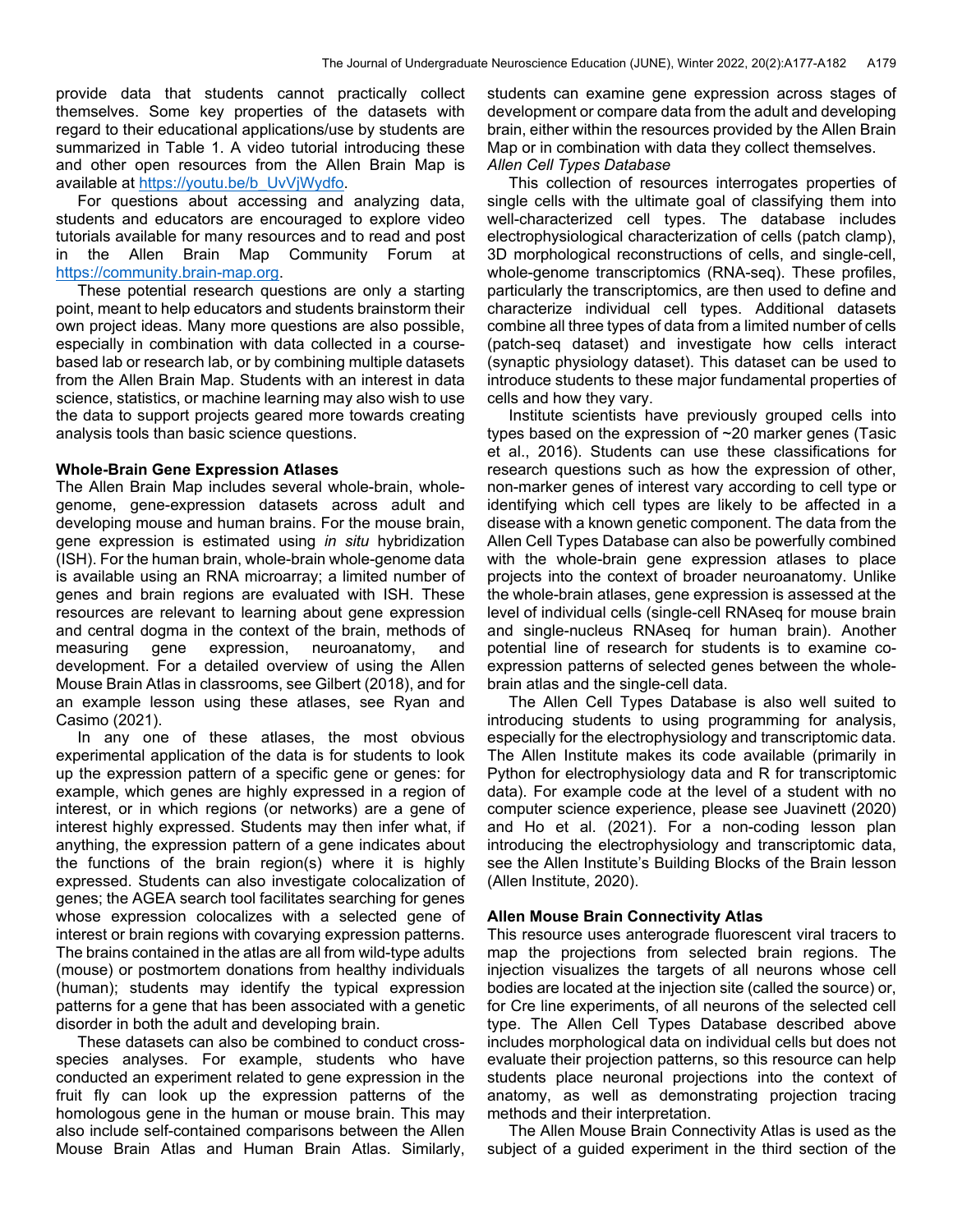|                                                                 | <b>Main method used,</b><br>data format                                                                                     | <b>Data interpretation</b>                                      | <b>Online or offline data</b><br>analysis<br>recommended                                                  | <b>Computational skills:</b><br>coding and statistics                                                                           |
|-----------------------------------------------------------------|-----------------------------------------------------------------------------------------------------------------------------|-----------------------------------------------------------------|-----------------------------------------------------------------------------------------------------------|---------------------------------------------------------------------------------------------------------------------------------|
| <b>Allen Mouse Brain</b><br><b>Atlas</b>                        | In situ hybridization<br>(ISH), images                                                                                      | Relative expression<br>level of genes in whole<br>brain regions | Online for most<br>analyses (built-in ISH<br>image viewer)                                                | No coding or statistics<br>needed for basic<br>analysis                                                                         |
| <b>Allen Human Brain</b><br><b>Atlas</b>                        | Mostly microarray as Z<br>scores, some ISH as<br>images                                                                     | Relative expression<br>level of genes in whole<br>brain regions | Online analysis for<br>one/a few genes,<br>download<br>recommended for<br>analysis of many<br>genes       | No coding needed for<br>basic analysis,<br>depends on<br>understanding of Z<br>score calculation and<br>interpretation          |
| <b>Allen Mouse Brain</b><br><b>Connectivity Atlas</b>           | Anterograde projection<br>tracing with viral<br>tracers (images)                                                            | Projection density and<br>locations                             | Online for most<br>analyses (built-in<br>projection tracing<br>image viewer, online<br>3D Brain Explorer) | No coding or statistics<br>needed for basic<br>analysis                                                                         |
| <b>Allen Cell Types</b><br>Database -<br><b>Transcriptomics</b> | $RNA$ sequencing $-$<br>multiple variants (raw<br>values)                                                                   | Relative expression<br>levels of genes in<br>single cells       | Online for basic<br>analysis, download for<br>more than basic<br>lookups                                  | No coding needed,<br>optional R or Python<br>for advanced users;<br>basic statistics<br>knowledge<br>(mean/quartiles)<br>needed |
| <b>Allen Brain</b><br><b>Observatory</b>                        | Calcium imaging<br>movies, precomputed<br>statistics available;<br>electrophysiology<br>recordings; behavioral<br>responses | Cellular responses to<br>visual stimuli                         | Download, or<br>instructions given for<br>using AWS for cloud<br>computing                                | Python experience and<br>comfort with most<br>basic statistical<br>analyses strongly<br>recommended                             |

*Table 1.* Properties of selected databases from the Allen Brain Map.

Allen Institute's Exploring Pathways in the Brain lesson plan (Allen Institute, 2020). Experimental questions introduced in that lesson, which students can expand on for larger independent research projects, include identifying and interpreting all the sources for a given target region or all the targets for a given source. For an example using this dataset for a course-based research experience, see Ryan and Casimo (2021).

### *Allen Brain Observatory*

This collection of data resources includes two-photon imaging of calcium responses and electrophysiological recordings of the visual cortex in response to visual stimuli. Mice are presented with a set of standardized visual stimuli, many of which are standardized across the two recording methods. These datasets can be used to investigate visual coding and have applications for computational neuroscience and modeling. Example use cases include examining the relationship between behavioral (running speed and eye movement) and neuronal responses to specific stimuli, generating computational models of neuronal firing or connectivity, or comparing responses to new or familiar images.

While all of the Allen Brain Map resources can be accessed and analyzed programmatically to some degree, meaningful analyses of the Allen Brain Observatory depend especially heavily on coding tools. Institute scientists perform this analysis in Python, and make demonstration code available in this language, accessible at the SDK link on the landing page.

# **BENEFITS AND LIMITATIONS OF OPEN DATA RESOURCES FOR EDUCATIONAL USERS Benefits**

The benefits of using open data are especially evident in the context of distance learning, but as illustrated by the range of potential and actual example assignments described above, the benefits extend into traditional classroom-based learning as well as a variety of curricular contexts. These resources support equity in access to neuroscience education and high-quality lab experiences by their free and fully online nature.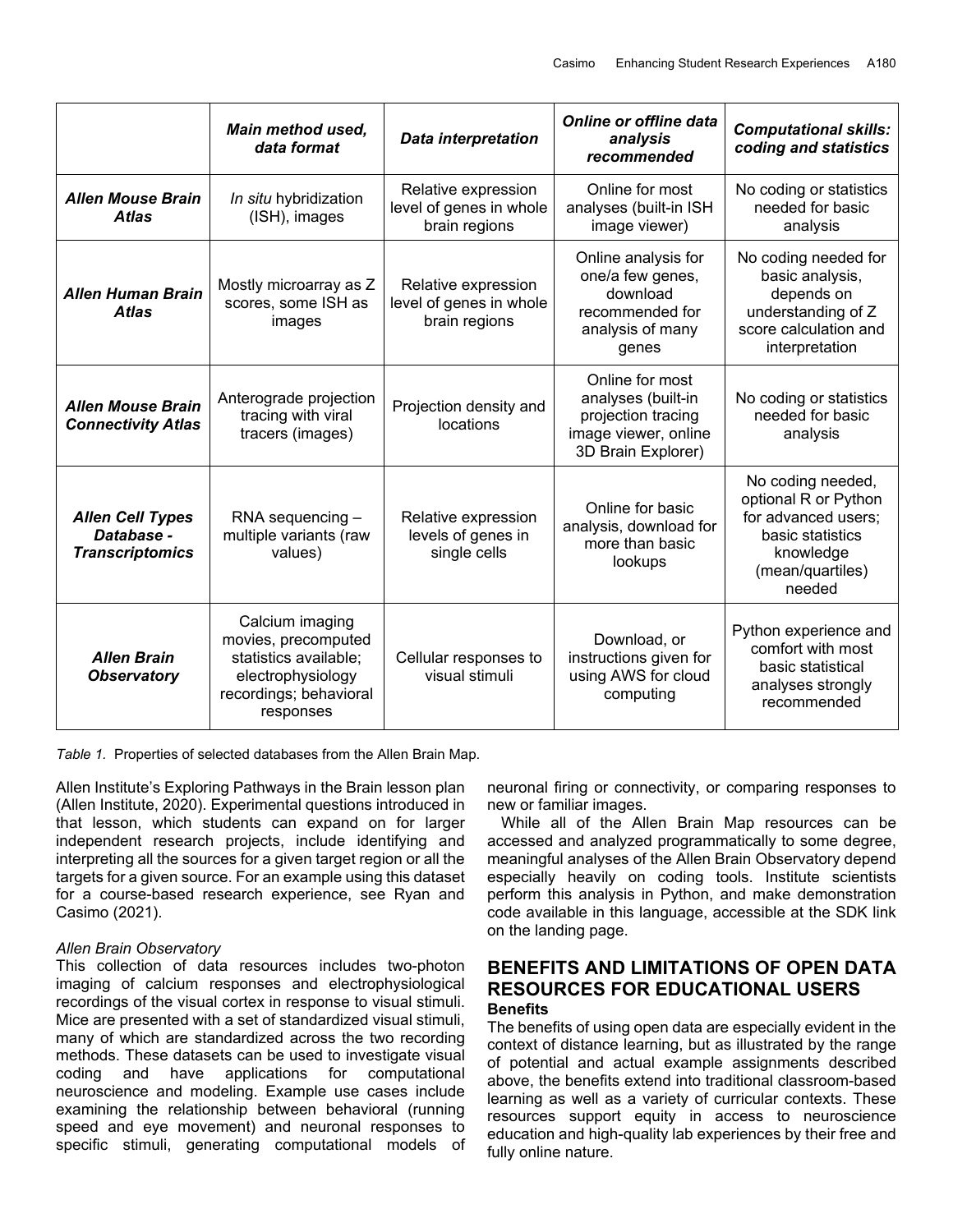First, the data resources and materials for educators are all free to use. The software requirements for offline analysis are relatively minimal, and all are also free. All of the institute's code for analysis is in Python or R, both of which are free, open source, and do not require a computer with any special configurations. Students can use this code to get started with their own more advanced research projects requiring offline analysis. Several of the data resources can be meaningfully analyzed completely online (such as the gene expression atlases) and students who are working with less powerful computers or tablets can concentrate their analysis efforts in these areas.

 As described above, the open data resources can be used as the sole data for a student's exploration or experiment or combined with other data collected in class. The data collection process is highly quality controlled, so when used as the primary subject of analysis, students can focus on the data analysis and interpretation rather than data cleanup. The big-data nature of the datasets mean they also lend themselves well to teaching statistics, either by supplementing student-collected data or on their own, as the sample sizes are large enough to support robust effect sizes.

#### **Limitations**

While the barriers to access are reduced compared to the equipment, facilities, and time needed for actually collecting the data themselves, students still need access to highspeed internet and a computer in order to view and analyze data. This is particularly true if they are conducting an independent research project that requires more advanced data analysis, which in some cases may require downloading the data for offline analysis and/or installing Python or R. Slower or metered internet may not be sufficient, and depending on the offline analysis in question, a tablet may not support the required software. For students on a campus, school resources are likely adequate, so this is a concern primarily for students who are distance learning.

 There are also limitations in using these resources for single labs or longer course-based research experiences. Most importantly, students do not get the hands-on lab experience of collecting data themselves, including learning how to troubleshoot a technique. For some techniques and classes, this may be mitigated by having the students collect a small amount of data themselves using the technique (e.g., *in situ* hybridization) and then using the online resource for analysis to take advantage of the much larger sample sizes and high-quality data (e.g., Allen Mouse Brain Atlas). Further, for many of the open resources, the methods and/or biological samples used are not typically available in undergraduate teaching labs, such as human tissue samples or optogenetic calcium imaging data. For students who do not have lab access, because they are learning remotely or are in classes that do not have a practical component, the ability to do any data analysis without access to a lab can provide some experimental experiences that would not otherwise be possible.

#### **CONCLUSION**

The Allen Institute's big, open data resources can be used

to enable research experiences for students, introduce them to fundamental concepts and tools widely used in neuroscience, and facilitate the development of critical skills like coding and presenting results. All of the data resources and analysis tools, as well as many lesson plans developed by the Allen Institute or others using its data resources, are free and open access, which promotes equitable access to learning opportunities.

 These open resources provide access to types and quantities of high-quality data that are not accessible in an undergraduate teaching lab, such as data from human brains. These resources help reinforce and illustrate core concepts in neuroscience as well as enable students to develop their own research questions to interrogate those concepts. In addition to learning about scientific concepts and developing research questions, using these data resources can allow students to focus on other skills like coding, statistics, and presenting their work. Students with notable findings may even choose to publish them or present them at a conference, further supporting the progression of their education and career.

 Online learning with ready-to-use, quality-controlled data cannot fully substitute for learning how to run and troubleshoot lab techniques in person. However, some students do not have the option to be in lab, either temporarily due to distance learning or permanently due to taking online course or a lack of available facilities. Open online data provides an opportunity for these students to learn about methods, data analysis, statistics, coding, and presenting their work. For students who are learning in a lab setting, the open data can be powerfully used in combination with data students collect themselves, which is how they are most commonly used by working neuroscientists, or to provide relevant data that students are not able to collect themselves, at all or in sufficient sample sizes, because of equipment access, time, or cost.

#### **REFERENCES**

- Akil H, Balice-Gordon R, Cardozo DL, Koroshetz W, Posey Norris SM, Sherer T, Sherman SM, Thiels E (2016) Neuroscience training for the 21st century. Neuron 90:917–926.
- Allen Institute (2020) Education Outreach. Seattle, WA: Allen Institute. Available at https://alleninstitute.org/about/educationoutreach/.
- Allen Institute for Brain Science (2022) Allen Brain Map. Seattle, WA: Allen Institute. Available at https://portal.brain-map.org/.
- Bernier R et al. (2014) Disruptive CHD8 mutations define a subtype of autism early in development. Cell 158:263–276.
- Chu P, Peck J, Brumberg JC (2015) Exercises in anatomy, connectivity, and morphology using neuromorpho.org and the Allen Brain Atlas. J Undergrad Neurosci Educ 13(2):A95-100.
- Gilbert T (2018) The Allen Brain Atlas as a resource for teaching undergraduate neuroscience. J Undergrad Neurosci Educ 16.
- Gouwens NW, Sorensen S, Baftizadeh F, Budzillo A (2020) Integrated morphoelectric and transcriptomic classification of cortical GABAergic cells. Cell 183.
- Grisham W, Brumberg JC, Gilbert T, Lanyon L, Williams RW, Olivo R (2017) Teaching with big data: Report from the 2016 Society for Neuroscience Teaching Workshop. J Undergrad Neurosci Educ 16(1):A68-76.
- Grisham W, Lom B, Lanyon L, Ramos RL (2016) Proposed training to meet challenges of large-scale data in neuroscience. Front